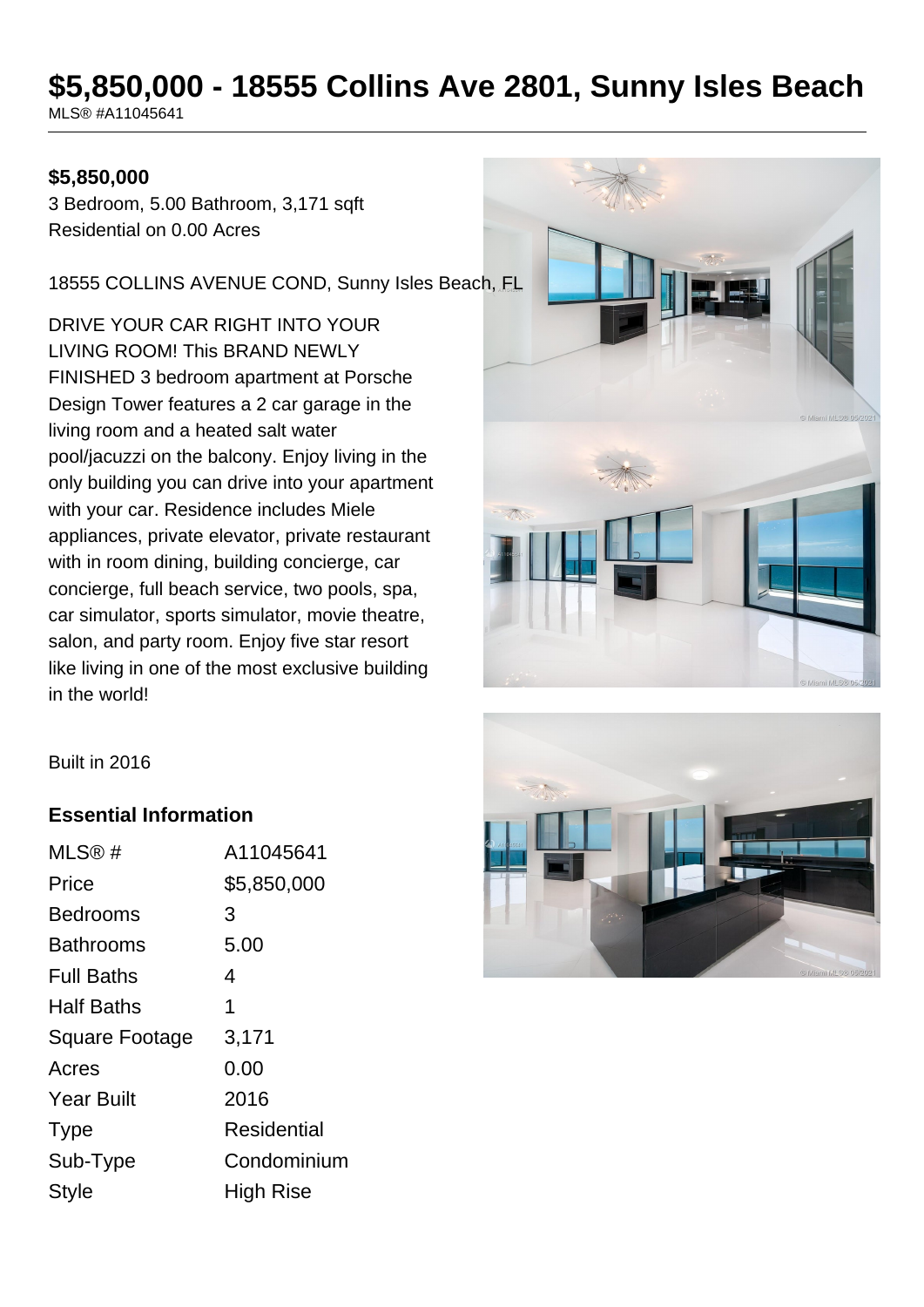| <b>Status</b> | Active                    |
|---------------|---------------------------|
| Office        | Dezer Platinum Realty LLC |

# **Community Information**

| <b>Address</b> | 18555 Collins Ave 2801           |
|----------------|----------------------------------|
| Area           | 22                               |
| Subdivision    | <b>18555 COLLINS AVENUE COND</b> |
| City           | <b>Sunny Isles Beach</b>         |
| County         | Miami-Dade County                |
| <b>State</b>   | FL.                              |
| Zip Code       | 33160-2770                       |

## **Amenities**

| <b>Amenities</b>     | Community Kitchen, Fitness Center, Other, Pool, Sauna, Spa/Hot Tub, |  |  |
|----------------------|---------------------------------------------------------------------|--|--|
|                      | Trash, Vehicle Wash Area, Elevator(s)                               |  |  |
| Parking              | Two or More Spaces                                                  |  |  |
| # of Garages         |                                                                     |  |  |
| View                 | Ocean, Pool                                                         |  |  |
| <b>Is Waterfront</b> | Yes                                                                 |  |  |
| Waterfront           | Ocean Access, Ocean Front, Other                                    |  |  |

## **Interior**

| Interior   | Ceramic Tile                                                                                      |  |  |  |  |
|------------|---------------------------------------------------------------------------------------------------|--|--|--|--|
| Appliances | Dryer, Dishwasher, Electric Water Heater, Disposal, Ice Maker,<br>Microwave, Refrigerator, Washer |  |  |  |  |
| Heating    | <b>Electric</b>                                                                                   |  |  |  |  |
| Cooling    | <b>Electric</b>                                                                                   |  |  |  |  |
| Fireplace  | Yes                                                                                               |  |  |  |  |

### **Exterior**

|                | Exterior Features Balcony, Barbecue, Security/High Impact Doors |
|----------------|-----------------------------------------------------------------|
| <b>Windows</b> | <b>Blinds, Tinted Windows</b>                                   |
| Construction   | <b>Block</b>                                                    |

## **Additional Information**

| Date Listed     | May 21st, 2021 |
|-----------------|----------------|
| Days on Website | - 403          |
| <b>HOA Fees</b> | 3842           |
| HOA Fees Freq.  | Monthly        |